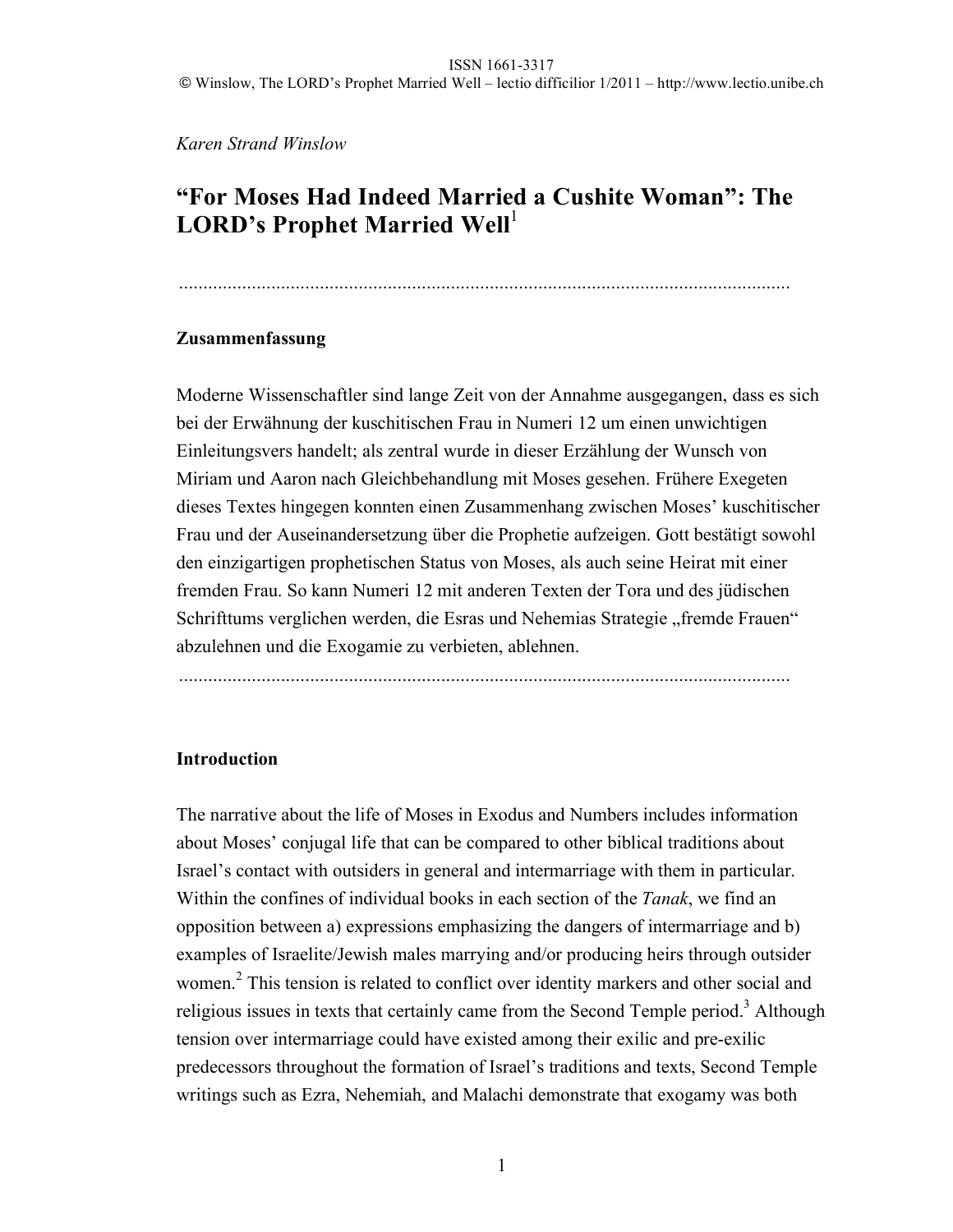practiced and resisted during the period in which Jewish scribes produced and preserved authoritative Scriptures, including the Torah/Pentateuch.<sup>4</sup> Most Pentateuchal narratives, including those about Moses' wives, portray the foreign wife as a model of cunning, quick action, and faith in Israel's god, or as a sign of favor and fertility, or both.

Moses' exogamy is significant for several reasons. Biblical and post-biblical Jewish tradition has given Moses a place of preeminence among biblical heroes – over all other mortals, and, in some cases, angels. In the Pentateuch itself, Moses is portrayed as: 1) savior, intercessor, judge, and nurturer of Israel,<sup>5</sup> 2) mediator of Torah to Israel,<sup>6</sup> and 3) uniquely exalted prophet and intimate servant of the LORD.<sup>7</sup> In addition, Moses and his 'foreign' wives are of particular interest because the Torah's proscriptions against Israel's intermarriage with women of Canaan, Ammon, and Moab are placed in Moses' mouth. $8$  Moses' wives were not Canaanites, but they were outsiders to Israel. Elsewhere I have treated Zipporah, Moses' Midianite wife, at length. In this article I will focus on Moses' unnamed Cushite wife as she emerges briefly in Numbers 12.<sup>9</sup>

Numbers 12:1) Miriam and Aaron spoke against Moses because of the Cushite woman whom he had married (for he had indeed married a Cushite woman). 2) And they said, "Has the LORD spoken only through Moses? Has he not spoken through us also?" And the LORD heard it.

Moses' Cushite wife is not an active character in the narrative of Numbers 12. She only appears through the voice of the all-knowing narrator in the first verse and quickly disappears when Miriam and Aaron commence to speak. Nevertheless, the Cushite's shadow is cast over the entire passage. Modern scholars have usually concluded that the mention of the Cushite wife is simply a pretext, tangential to the real issue in Numbers 12. For example, Jacob Milgrom comments that v 2 provides "the true reason for Miriam and Aaron's complaint; the previous one [the Cushite wife] was only a pretext. What they were really after was a share in Moses' leadership."<sup>10</sup>

Unlike most modern scholarship on Numbers 12, early Jewish and Christian interpreters of this passage assumed and developed the connection between Moses' marital status and the dispute about prophecy that follows. It is my view that the instincts of ancient exegetes were, in this case, more on target than the modern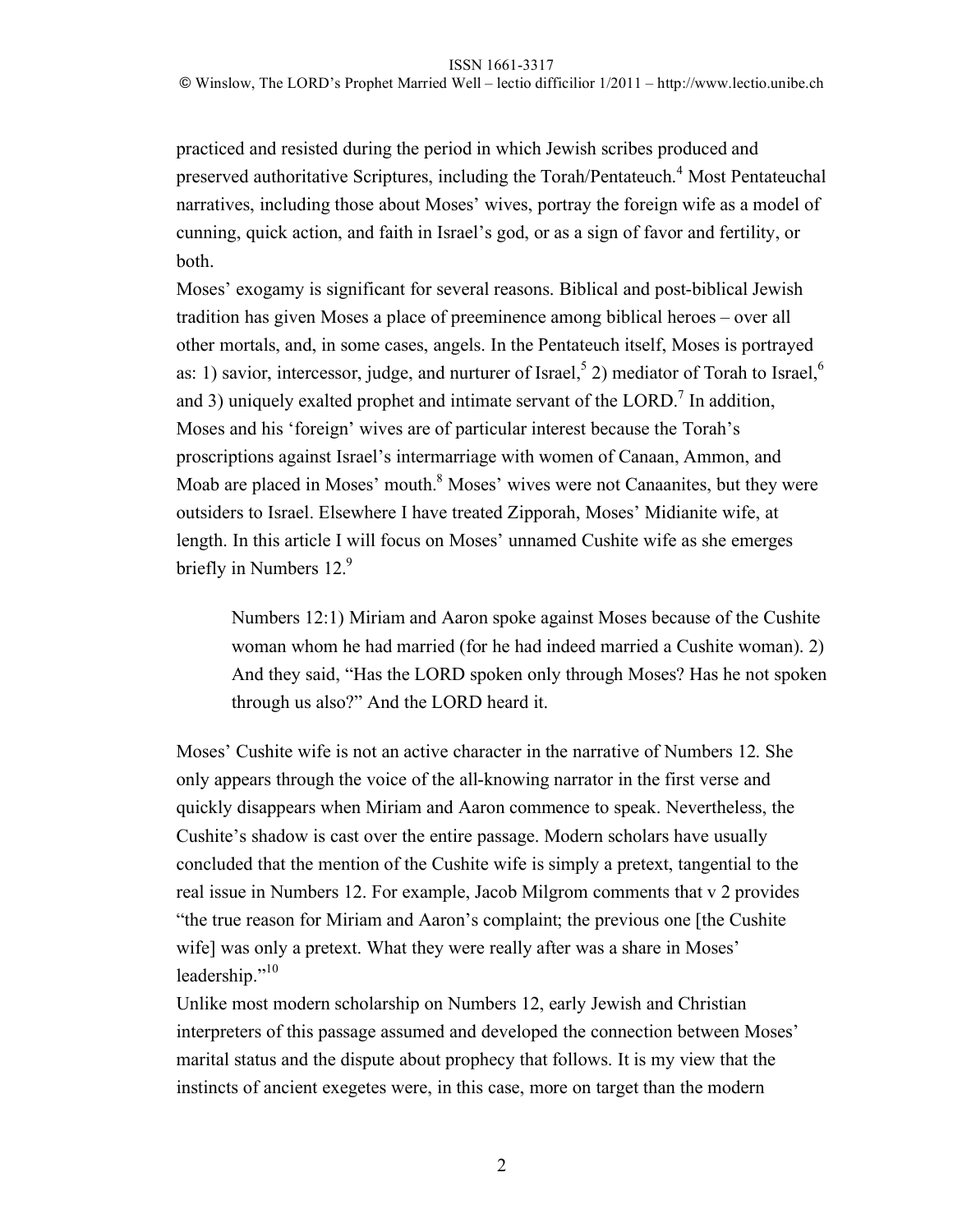#### ISSN 1661-3317

commentaries. Thus, I argue here that the information conveyed in v 1 is not a pretext. To the contrary, the storyteller in Numbers wants us to understand that Miriam and Aaron's complaint against Moses was, as the text says, on account of his Cushite wife. I agree with the ancient exegetes that the reasons Miriam and Aaron spoke against Moses are related to each other. $11$ 

Here we will explore the implications of the juxtaposition of the narrator's *insight* into the cause of Miriam and Aaron's speaking against Moses (his Cushite wife, v 1) with the narrator's *report* of what they said: "Has the Lord spoken only through Moses; has he not spoken through us as well?" (v 2). Miriam and Aaron's complaint against Moses leads to the LORD elevating Moses above all prophets (vv 6-8), by emphasizing the intimacy between Moses and the LORD. Thus, as this account unfolds, Moses' Cushite marriage is affirmed along with his unique prophetic role, which is above the criticism originating from Israel's priestly and prophetic leadership. In order to comprehend the significance of Numbers 12 within its narrative context, it will be helpful to survey Numbers briefly. Then I will focus on Numbers 11-12 to point out that Numbers 12 presents the finale in a series of scenes that affirm the uniqueness of Moses as the transmitter of the LORD's spirit and his most intimate conversation partner. These movements are part of the narrative debate woven into the Torah over prophecy, leadership, and Moses' authority and how these roles are associated with one another.

### **Survey of Numbers**

The English title "Numbers" (from the early use of the Greek *Arithmoi*) 12 is based upon the two "numberings" it describes – the first at Sinai in chapters 1-4, and the second at Shittim in chapter 26. The second census was taken after a plague kindled by the LORD's anger over Israel's apostasy with Ba'al Peor killed 24,000. *BaMidbar*, "In the Wilderness," the name used in modern Hebrew Bibles, is also an apposite designation for the book. As the story unfolds, the generation of Israel (which fled Egypt and was enrolled in the first census) moved from one wilderness to another, undertook various adventures, and died – in the wilderness. Israel's camp was ordered, community life regulated, leaders selected, complaints heard and handled in various wilderness settings. In Numbers 10:11, the cloud lifted from the tabernacle at Sinai and resettled in the wilderness of Paran, marking not only a change of scene, but also a shift in literary genre from legal material to narrative replete with conflict expressed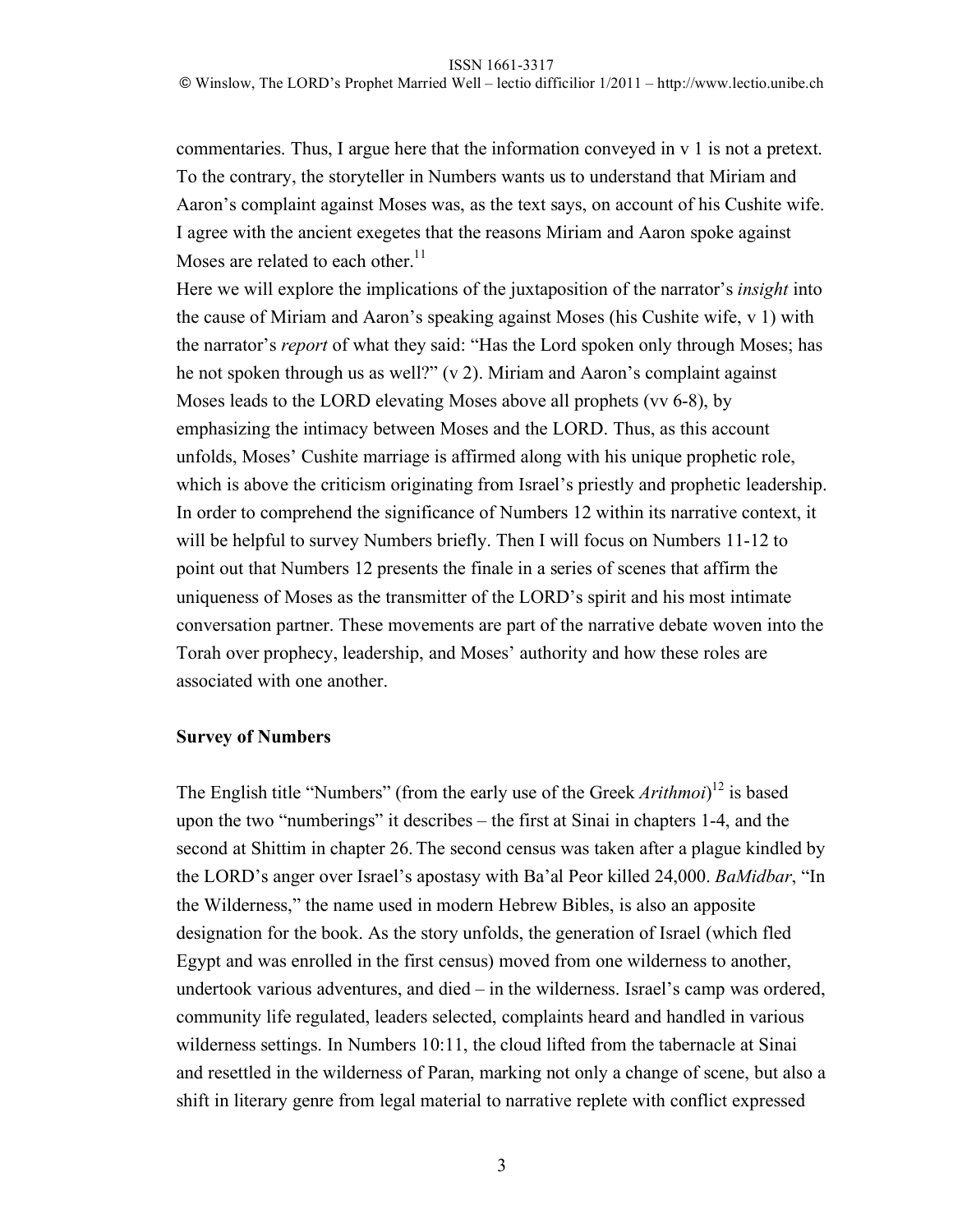ISSN 1661-3317

© Winslow, The LORD's Prophet Married Well – lectio difficilior 1/2011 – http://www.lectio.unibe.ch

through dialogue and violence. This narrative is the context for Numbers 12, the complaint against Moses on account of his Cushite wife.

Motifs found elsewhere in Numbers are reiterated in Numbers 12: Israel's complaints and the LORD's angry responses (Numbers 11 and 25) and the tension between shared leadership and Moses' unique role as the mouthpiece for the LORD (Numbers 7, 11:14-25, 16:1-50). Numbers 12, Miriam and Aaron's complaint at Hazeroth replicates concerns found throughout Numbers about: 1) foreign relations, or good and bad outsiders, 2) domestic relations, or power struggles within an ordered community, and 3) divine relations, i.e., contact between humans and the invisible deity who authorizes their roles and functions by various manifestations of "his will." Immediately preceding Miriam and Aaron's complaint against Moses, his spirit had rested on the seventy elders at the tent outside of the camp and passed also to Eldad and Medad, who had remained in the camp, leading them all to "prophesy" (Numbers  $11$ ).<sup>13</sup>

# **Numbers 12**

"Miriam and Aaron spoke against Moses on account of his Cushite wife; for he had indeed married a Cushite woman" (Numbers 12:1).

In Numbers 12 Miriam and Aaron, representing prophetic and priestly leadership in Israel, enter the deliberations about prophecy and authority in Israel.<sup>14</sup> I will first point out the parallels between the incidents and concerns described in chapters eleven and twelve, and then return to the problems posed by verses one and two.

11:35b) And while they [the people]<sup>15</sup> were at Hazeroth, 12:1) Miriam and Aaron spoke against Moses on account of the Cushite woman, whom he had married, for he had indeed married a Cushite woman. 2) And they said, "Has the LORD really spoken only with Moses? Has he not also spoken with us? And the LORD heard. 3) Now the man Moses was very humble, more than any man on the face of the earth. 4) And suddenly the LORD said to Moses and to Aaron and to Miriam: "Come out you three to the tent of meeting." And the three of them went out. 5) And the LORD came down in a pillar of a cloud and he stood at the opening of the tent, and he called Aaron and Miriam and they both went out. 6) And he said, "Here, now my words! If your prophet will be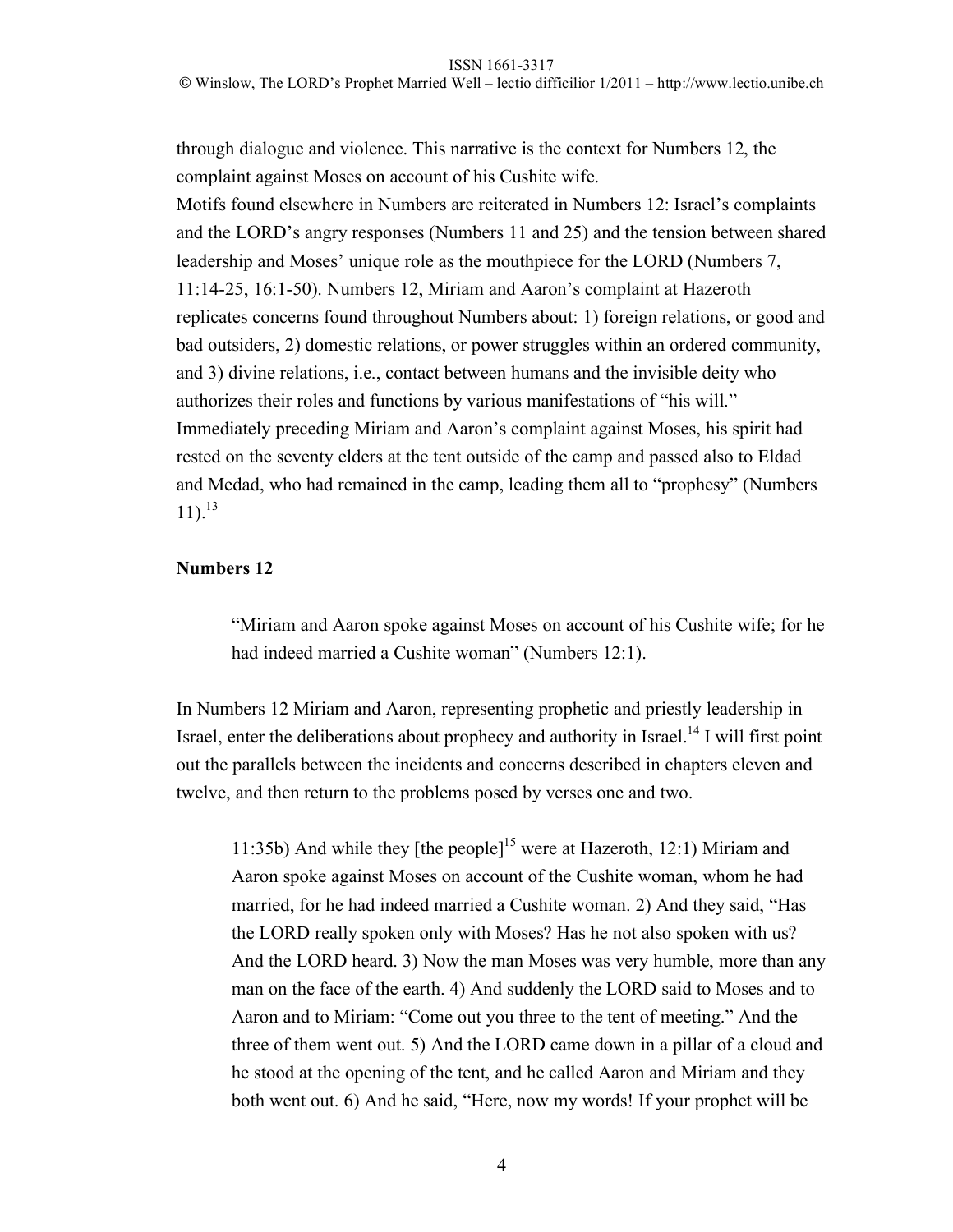[of] the LORD,<sup>16</sup> I will reveal myself to him in a vision; in a vision; in a dream, I will speak with him. 7) It is not so with my servant, Moses. With my entire house, he is trusted. 8) Mouth to mouth I will speak with him, and visibly and not in riddles, and he will see the likeness of the LORD. Why were you not afraid to speak against my servant Moses? 9) And the anger of the LORD was kindled against them, and he departed. 10) And the cloud turned away from over the tent, and behold, Miriam was leprous, as white as snow. And Aaron turned towards Miriam, and behold she was leprous! 11) And Aaron said to Moses: "I pray, my lord, please do not lay upon us the sin, which we foolishly committed. 12) Do not let her be as one dead who comes forth from his mother's womb and half his flesh is consumed. 13) And Moses cried to the LORD, "Oh God, please heal her, I pray." 14) And the LORD said to Moses, "But had her father actually spit in her face, would she not be shamed seven days? She shall be shut up seven days outside the camp and after that she may be readmitted." 15) So Miriam was shut up outside the camp seven days. And the people did not travel until Miriam was readmitted.

Unlike Joshua in Numbers 11, who was jealous and protective *over* Moses' unique prophetic function, Miriam and Aaron are depicted as claiming that Moses was *not* unique – the LORD spoke also through them.<sup>17</sup> The narrator associates their pique about prophesying with Moses' marriage to a Cushite, without making explicit the nature of this connection. Exegetes, ancient and modern alike, have attempted to explain the abrupt shift from Moses' Cushite wife to the siblings comparing their prophetic roles to that of Moses. What seems to be a shift, by the nature of its placement, becomes an association. Some of the early interpreters explain the connection between Moses' Cushite wife and his prophetic role by saying that the LORD required celibacy of Moses. Miriam and Aaron complained out of sympathy for his wife, Zipporah. I have analyzed these interpretations elsewhere.<sup>18</sup> My perspective on the significance of this passage's association of Moses' marriage to a Cushite woman with an affirmation of Moses' unique prophetic role requires a return to the events of chapter 11.

The incidents at Kibroth-hata'avah (ch 11) and Hazeroth (ch 12) are intentionally juxtaposed and hold much in common, with significant differences. As we have seen, both are examples of the Numbers motif about Israel's complaints (heard and punished by the LORD) and the aftermath. In addition, both accounts treat Moses' prophetic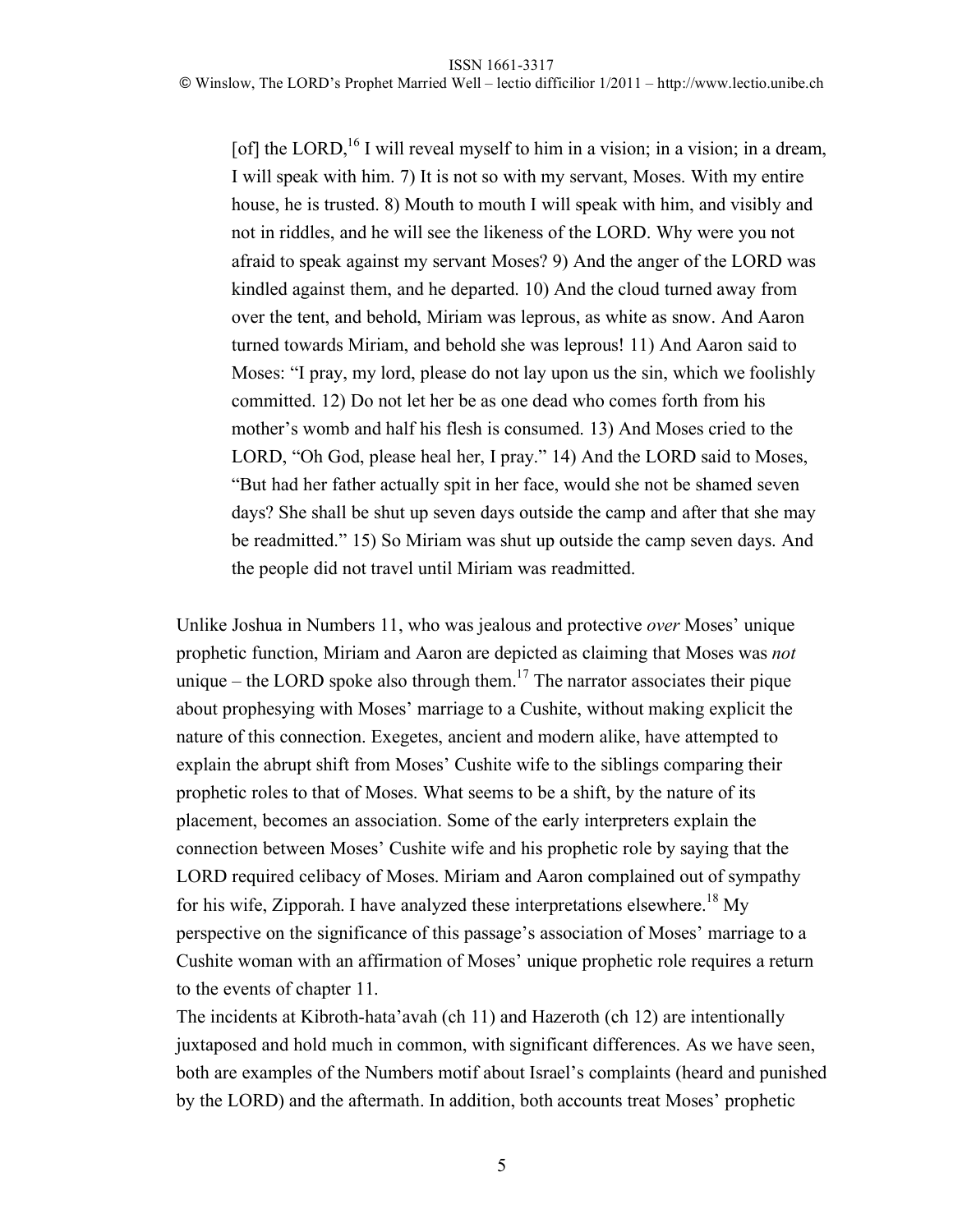role and raise it above that of other leaders in Israel. The tent of meeting, Moses' regular meeting place with the LORD, and the LORD speaking there also figure prominently in both accounts. In chapter eleven, the LORD ordered Moses to gather seventy elders with him to the tent of meeting outside the camp. Similarly, in chapter twelve, the LORD ordered Moses, Miriam, and Aaron to come out to the tent of meeting. There the seventy (in chapter eleven) and Moses, Miriam, and Aaron (in chapter twelve) encountered the LORD. In both cases, the LORD appeared in the pillar of a cloud.

Nevertheless, there are differences, and these are noteworthy. The seventy elders of Numbers 11 received some of the spirit of Moses leading them to "prophesy." In chapter 12, no prophetic spirit was transferred. Instead, the LORD stood at the entrance to the tent of meeting, called Miriam and Aaron out of the tent (Moses stayed inside), and directly informed them that he speaks to no other prophet besides Moses mouth to mouth. His speaking thus distinguished Moses from all other prophets, including especially Miriam and Aaron. Although the LORD encountered them directly to explain that he spoke to no one but Moses mouth to mouth, he spoke from the midst of a cloud outside of the tent of meeting.

I argue that the LORD's message asserted this: because Moses was entrusted with the LORD's house, encountered the LORD mouth to mouth, and beheld his form, Moses was above *any sort* of criticism from Miriam and Aaron, including against his Cushite wife (v 1). Even though they also claimed prophetic powers, they should have been afraid to speak against Moses on this and any other account. The LORD's declaration that Moses was a unique prophet, more intimate with the LORD than any other, is expressed through an image Howard Eilberg Schwartz considers sensual: "mouth to mouth I will speak with him"  $(12:8)$ .<sup>19</sup>

When the LORD departed from the tent in anger, the cloud of the LORD left Miriam with scales like snow. Miriam's punishment for her complaint corresponds to the fire and the plagues that befell Israel in chapter 11. Just as Israel cried out to Moses for relief and Moses effectively prayed for them (Numbers 11:2), so also Aaron "prayed" to Moses. Just as the fire abated after Moses' prayer in Numbers 11:2, so Miriam was healed after his prayer in chapter 12. The LORD compared her affliction of  $msr't$  to her father spitting in her face – an intense insult soon passing, but with ongoing shame. The LORD insisted she must suffer the shame for seven days.<sup>20</sup> The entire camp waited for her before setting out again, and this incident is recalled in Deuteronomy 24:9. With these points in mind, let us return to the connection between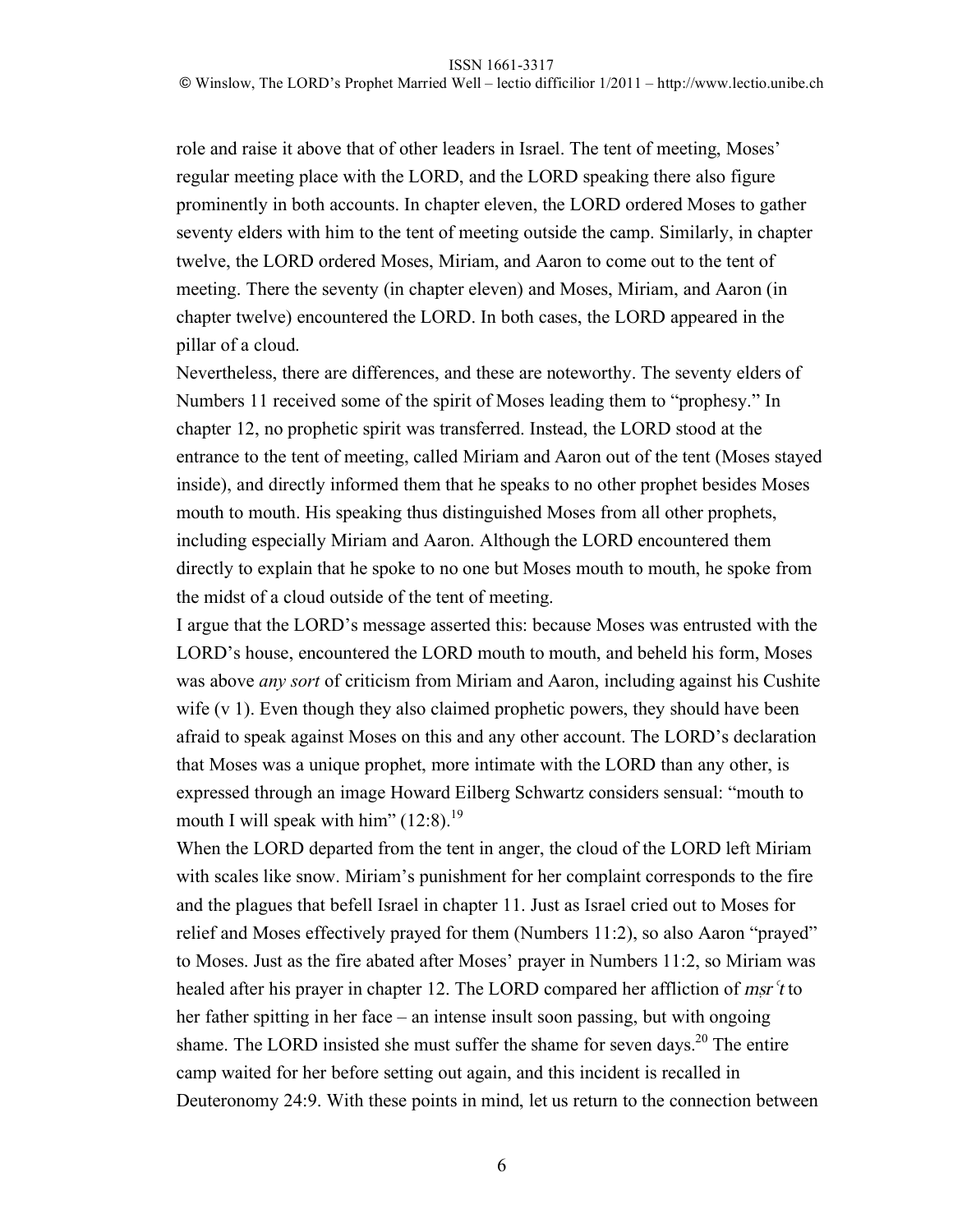Moses' Cushite wife (Numbers 12:1 the reason *behind* Miriam and Aaron's complaint) and their words in Numbers 12:2: "Has the LORD spoken only through Moses? Has he not spoken through us also?" What had transpired that led Miriam and Aaron to believe that Moses was privileged above them and that this was unwarranted? Indeed, the Torah makes no record of Aaron used as a spokesman for God. In fact, Exodus 4 makes it clear that Moses was to be as God for him. Moses was to put words in his mouth, and he was to serve as a mouth for Moses, not for the LORD (Exodus 4:14-16). Was it his outsider marriage or the events of chapter 11 when some of Moses' spirit alone passed to the seventy elders? Let us look closely at the first words of this chapter: wtdbr bmosh "and she spoke against Moses." The context indicates that *wtdbr bmosh* is a complaint – it is "hostile speech." *Dbr b* is used elsewhere in the Bible in this manner (Numbers 12:8; 21:5, 7; Deut 7:20; 28:20; Job 19:18; Ps 50:20; 78:19). However, the same term is used in this passage for prophecy – the LORD speaking to/with/through Moses *and* other prophets. See 12:2, 7, and 8.

Ancient and modern exegetes consistently comment upon the feminine singular form of wtdbr, and many claim that this means that Miriam was the initiator of the complaint about Moses' wife. They also observe that the order of Miriam and Aaron then changes to Aaron and Miriam when the subject changes to prophecy. They interpret this to imply that Aaron was guiltier in this aspect of the dispute.<sup>21</sup> This repetition of dbr b smacks of word play. Used both of hostile speech (against), of prophecy (through), and especially of intimate speech between the LORD and Moses (with), dbr b is intended to be polyvalent. Miriam and Aaron were chastised for speaking "against" Moses by speaking about the LORD speaking "with/through" Moses alone. In his rebuke of Miriam and Aaron in 12:6-8, the LORD told them that he speaks with (and even against) Moses "mouth to mouth."<sup>22</sup> Not only that, but Moses beheld the form of the LORD.

Looking at the text as it stands, without attempting to determine what the authors of underlying sources "originally" sought to express independently of one another, let us explore what had transpired that led Miriam and Aaron to speak against Moses. Both chapter eleven and the clear statement of Numbers 12:1b provide answers. First of all, the juxtaposition of the incidents narrated in chapters 11 and 12 indicates that Miriam and Aaron resented their exclusion from the sanctioning of the seventy men, who were gathered to the tent of meeting to receive some of Moses' spirit. Why was their presence not necessary for such an event at the tent of meeting – did the

7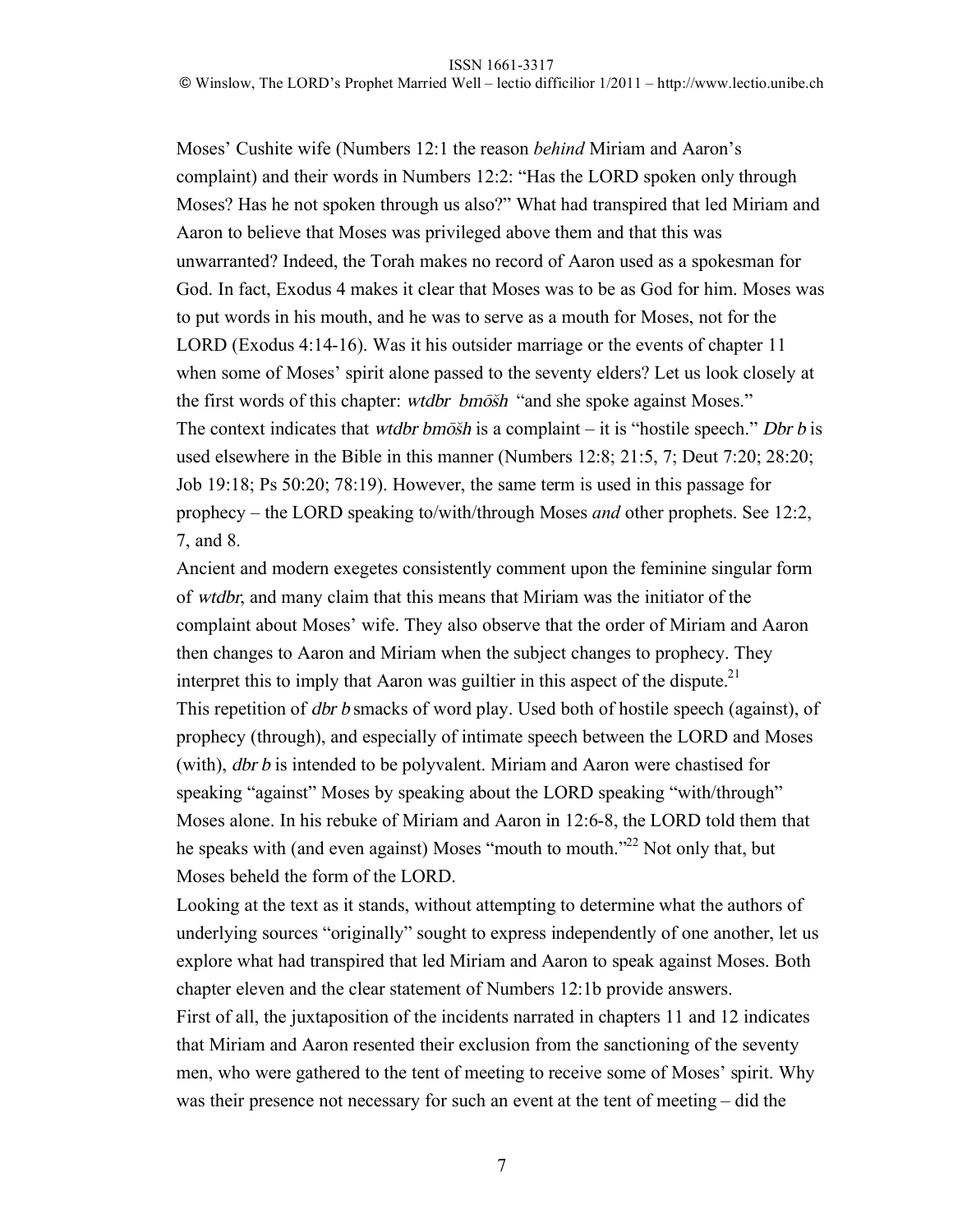LORD speak only through Moses? In contrast to Moses, who wished that all of the LORD's people would prophesy (Numbers 11:29), Miriam and Aaron's statement implies that they saw prophesying as a restricted privilege, but they were missing the benefits they believed Moses was given, and the status that should have had.<sup>23</sup> Indeed, chapter 11 is foundational for their complaint. Nonetheless, the notice that Miriam and Aaron spoke against Moses on account of his Cushite wife requires that we consider Moses' marriage to a Cushite to be of primary relevance for interpreting the text as it stands. It is not simply a pretext for their "real problem."<sup>24</sup> For, as it stands, if there is any "pretext," the words Miriam and Aaron spoke (v 2) would seem the more likely pretext for the real complaint revealed by the narrator  $(v 1)$ . The LORD, however, addressed what they *said*, and not the narrator's insight. Furthermore, even if we agree that it has all the marks of a later insertion, as Gray suggests, then we must attempt all the more to understand the significance of a redactor-author inserting a Cushite wife as the cause of Miriam and Aaron's complaint.

Before exploring this, I must clarify that, for the redactor, this wife was not Zipporah.  $25$  The confirmation that the Cushite marriage was no canard, but had in fact occurred, implies that this marriage was a different, separate marriage, not to be connected with the traditions about Moses' marriage to Zipporah. Furthermore, as Gray points out, the explanatory clause (on account of his Cushite wife) and the subsequent redactor confirmation "reasonably implies that the marriage was more recent" than his earlier marriage to Zipporah<sup>26</sup> Eilberg Schwartz also notes the incongruity of Miriam and Aaron suddenly protesting Moses' marriage to Zipporah at this late point in the narrative.<sup>27</sup>

As noted above, Gray, like Milgrom after him, was certain that the "real" complaint is not about the wife at all. He writes:

[...] we may suspect [the clause's] insertion here is due to an editor, rather than to the author of the main story, for at most the marriage is the occasion, whereas the real cause of the complaint against Moses is the wounded pride of Miriam and Aaron (v.2); and further, the mere assignment of marriage with a foreigner as a ground of offence savours of an age – the age of Ezra – much later than that to which the main narrative of c. 12 belongs. If the latter part of v. 1 be an editorial insertion, the original text ran: "*And Miriam and Aaron spake against Moses, and said, 'Is it only with Moses....*'" Miriam and Aaron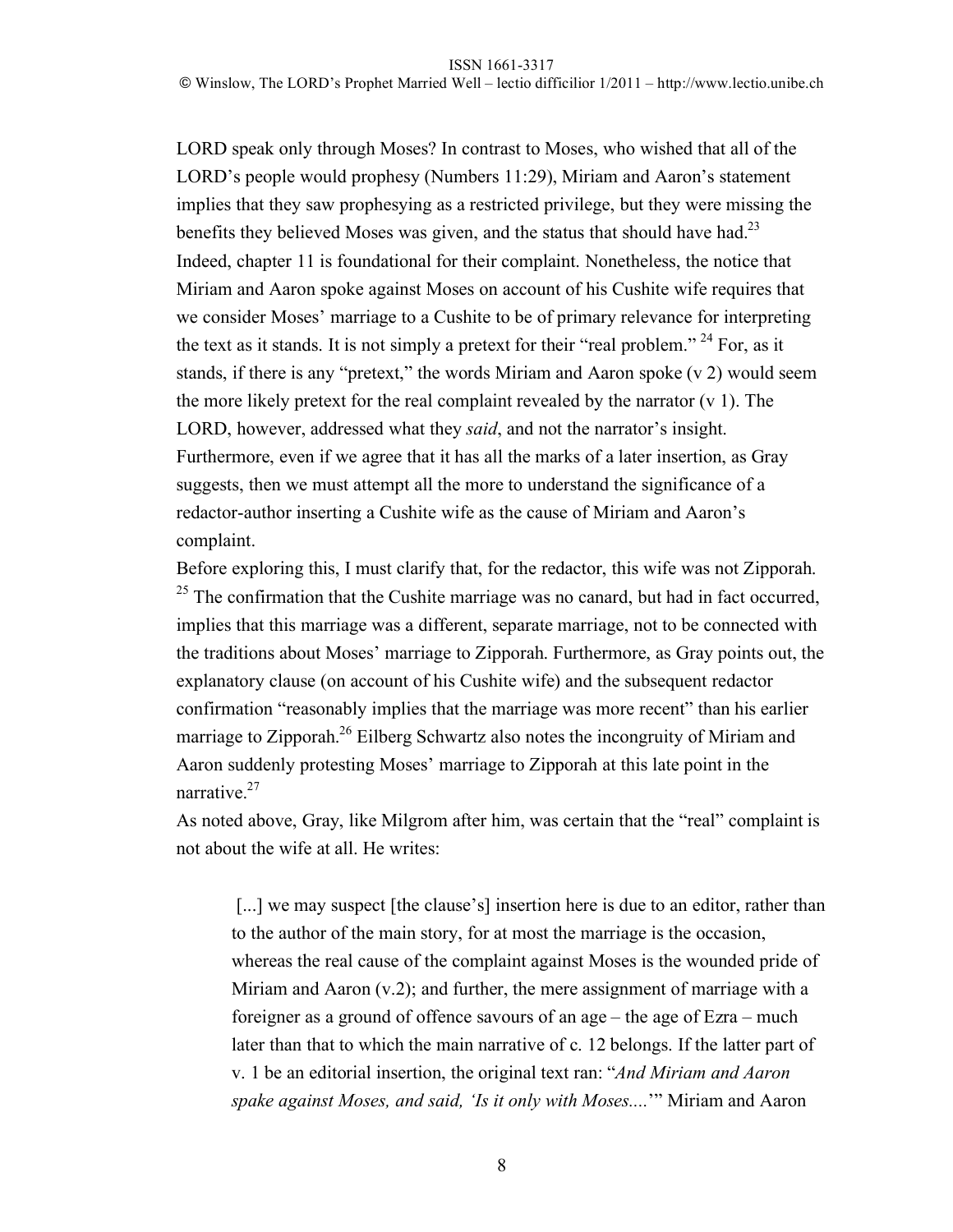do not call in question Moses' prophetic position or his right to lead, but the uniqueness of his prophetic position and his right to sole leadership. Neither do they suggest by their question that he had done anything to forfeit a position originally held; in other words, the question *has no relation* (my italics) to the occasion mentioned in v. 1b ["on account of his Cushite wife, for he had taken a Cushite wife].

Martin Noth considered the "insertion" found in Numbers 12:1b to be: "... from the point of view of the history of tradition, the primary one, and it is at least probable that it formed the point of contact for a later presentation of the unique 'prophetic' significance of Moses." Noth, like Gray and Milgrom, finds the Cushite wife reproach, "scarcely fundamentally significant."<sup>28</sup>

I argue, however, that the reference to Moses' Cushite marriage is fundamentally significant regardless of whether or not it is an insertion of any sort. It cannot be minimized on the assumption that it not significant (Noth), or that it is not related to the complaint about prophecy (Gray). The ancient interpreters responded to this text within its context of the preceding and subsequent material as one might expect. In addition, Gray's view that it was inserted "at the age of Ezra [when] the mere assignment of marriage with a foreigner" may be "ground of offence" supports my argument that the Torah provides evidence of disputes over foreign marriage among the Second Temple shapers of these materials.

Here, I offer suggestions as to the significance of its alignment to the material on Moses as the LORD's most intimate confidant. We cannot determine with absolute certainty the timing of insertions or of the combining of traditions in Torah material, but we can analyze the implications of its final form. As this passage stands, an affirmation of Moses' Cushite marriage is part of the exaltation of Moses above Miriam, Aaron, and all prophets in Israel. Although Moses never was above criticism from *the LORD*, as numerous passages in Numbers make clear (e.g., Numbers 20), the received text affirms that the LORD was *not* disturbed by his marriage to the Cushite. Regardless of when the tradition about Moses' Cushite wife originated, I claim that Moses' Cushite marriage is defended in Numbers  $12<sup>29</sup>$  The LORD angrily bellowed from the cloud that Miriam and Aaron should have feared to speak against Moses, given how closely he was attached to the LORD. Implied is that if the LORD had been displeased with Moses' marriage, he would have told Moses himself. In any case, it was not up to Miriam and Aaron to oppose it. While Noth claimed that the criticism of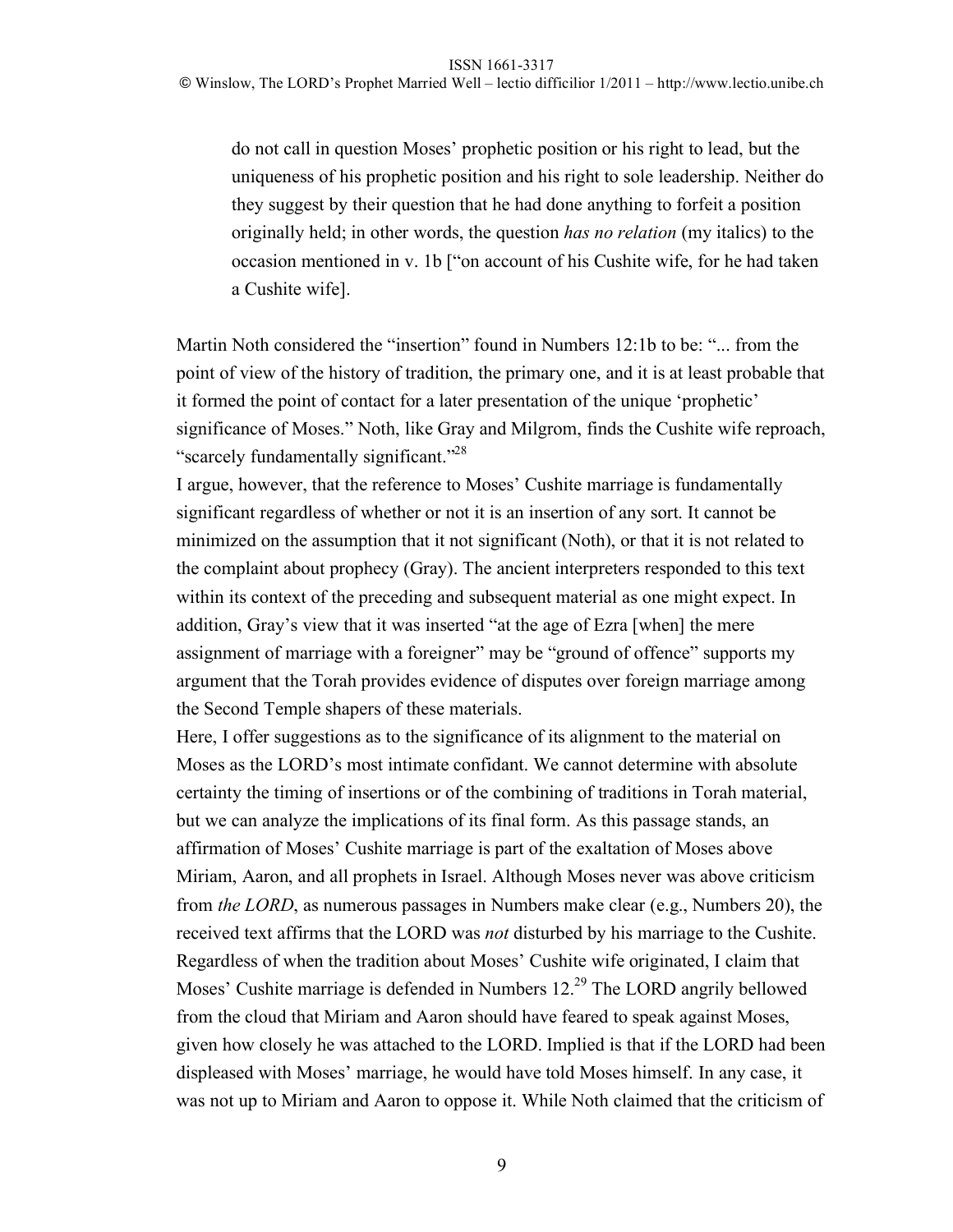Moses' Cushite wife was the contact point for "a later presentation of the unique 'prophetic' significance of Moses" (i.e., that later scribes chose to use the Cushite wife tradition as a platform for the uniqueness of Moses), I say that the obvious result of this move is to affirm Moses' Cushite marriage. Complaints against Moses' exogamy – even by Miriam and Aaron – were punishable by the shame of skin scales and expulsion from the camp. What then, is the Torah teaching here to the receivers of this text in current and subsequent generations?

The narratives of Numbers 11 and Numbers 12 are both focused on the question: who was a prophet like Moses? The answer they provide is this: although he claimed to need help "mothering" the people (11:11-15), no other elder, priest, or prophet possessed the measure of the spirit given to Moses or enjoyed a regular intimate audience with the LORD. The elders selected in response to Moses' complaint were of questionable assistance. Because his Cushite wife (as stated at the outset) was the cause of Miriam and Aaron's complaint against Moses, his marriage to her was affirmed by the LORD's reproof of the critics. By implication then, the pedagogical effect of this narrative is that protesters against those who married "foreigners" – especially the priestly and prophetic leaders – are impertinent and should be reprimanded. This applies to those opposed the marriages of male Jews who had been exiled to indigenous women of the land of Persian Yehud, Shecaniah, Ezra, and Nehemiah.

Irmtraud Fischer takes the opposite view, even though she too reads this text in the socio-historical context of conflicting groups of the Persian period. She writes that Moses' "divorce" of Zipporah (Exodus 18:2) is "co-opted" by the group that opposes mixed marriages (redactors who support Ezra-Nehemiah's view). Fischer views Miriam and Aaron as representing the groups that *oppose* divorce of foreign women. 30 These groups must be brought into line with the Ezra group by the word of the LORD, which insists that Moses as a prophet is right to "divorce" his foreign wife. The problem with this perspective is that it assumes that Jewish interpretation of Numbers 12:1-2 (i.e., *Sifre to Numbers*) that Miriam and Aaron spoke against Moses on account of his separation from his Cushite wife is already a given of the canonical text. It assumes that Numbers 12:6-8 is a reaction and judgment of this later interpretation. It also assumes that this wife is Zipporah, which is not an obvious rendering of the passage. $31$ 

Claudia Camp also draws connections between Numbers and the post-exilic Jewish community that produced the text of Ezra. In *Wise, Strange, and Holy*, Camp posits

10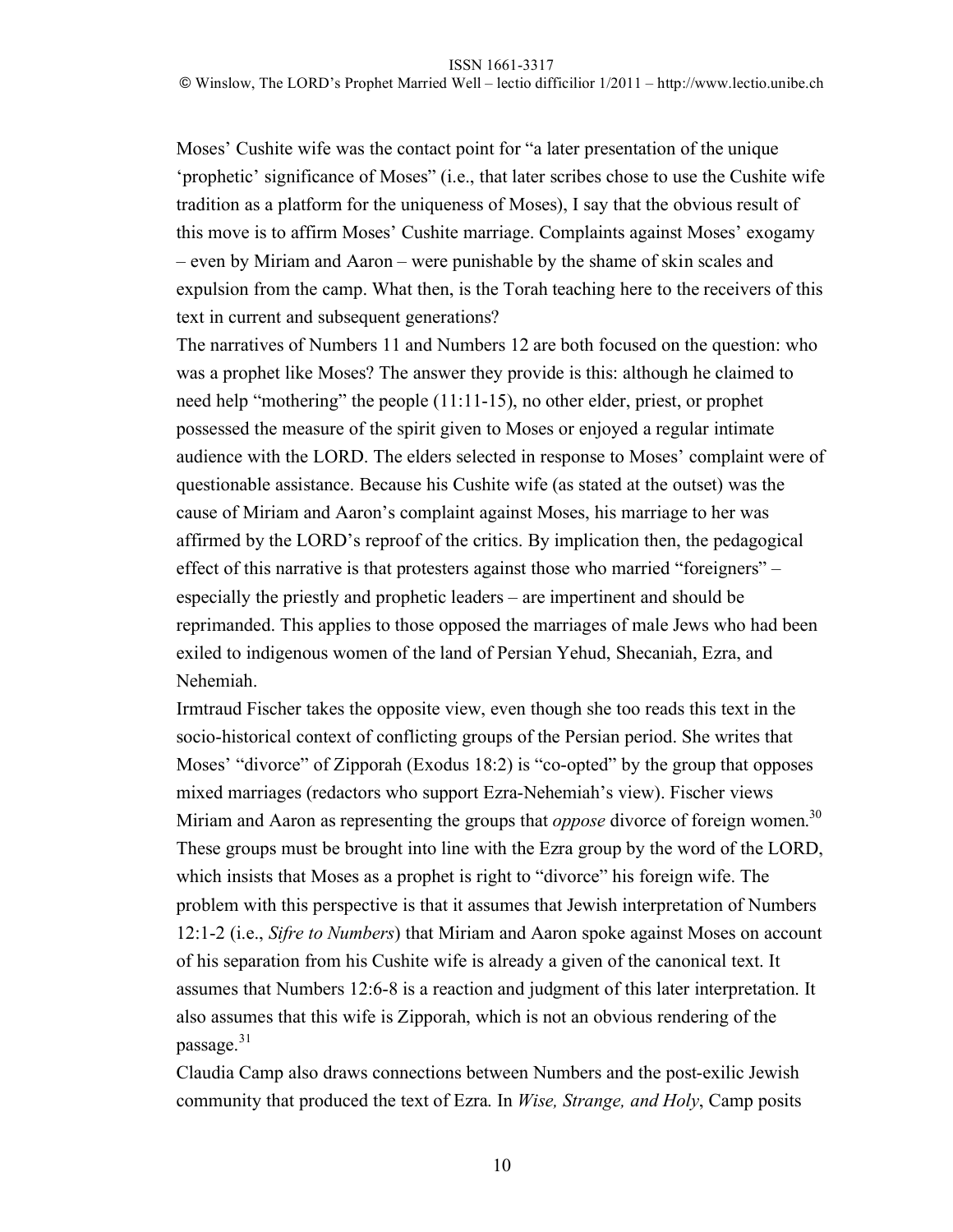that Numbers is a fifth or fourth century  $B.C.E.$  composition.<sup>32</sup> She argues that Numbers 12 reflects a move on the part of the redactor to transform the Cushite – Zipporah in her view – into Miriam, to divorce Aaron from his stance with Miriam, and to "marry" Aaron to Moses. Two results of the priest/scribe marriage (Aaron) to the lawgiver (Moses) are to elevated Ezra (priest) and the inscribed text (Scriptures) over the visionary encounters of prophets.<sup>33</sup> Camp claims that Exodus 4 and Numbers 12 collapse the Cushite into Zipporah, Zipporah into Aaron and Miriam, and Miriam into Aaron. Furthermore, the Cushite also becomes Miriam. By her expulsion from the camp, Camp argues, this multifaceted Miriam is separated from Aaron, Moses, and the people. Thus, this estranged figure of Miriam is distanced from the male priestly line. However, this reconstruction presses the text too far.

I agree that Miriam is "exposed" in this manner, but not all females who have taken an active role in the narrative are thus set aside. Miriam's shame *is contrasted* to the LORD's affirmation of Moses' Cushite wife. Each narrative continues its living witness to an aspect of Israel's founding story and cannot be completely thwarted by other plot movements. The result may be tension in the text, but no function of Zipporah, Miriam, and the Cushite can ever be eliminated. On the other hand, I agree with Camp's discourse concerning the text's movement to shame Miriam while leaving to Aaron his priestly dignity as he accepts his place below Moses. Miriam bears the shame for their complaint and her impurity through skin scales is reiterated when she dies in Numbers 20 and there is no water for purification.<sup>34</sup> Mary Douglas has also written extensively concerning the agenda of the Numbers' redactor within the post-exilic community of Ezra and Nehemiah. Among Douglas' relevant points for this discussion is that the editor of Numbers resisted the exclusionary practices of Ezra and Nehemiah in that he insisted that contact with the outsider was not defiling – idolatry was. The purity laws affirm that the same laws apply both to the *ger* and to the Israelite (Numbers 9:14; 15:14-16; 26, 29-30; 19:10; 35:15). Douglas claims that the priests who redacted Numbers (and Leviticus) lost the battle against the 'pure seed' party of Ezra and Nehemiah. We cannot assume, however, that Ezra-Nehemiah "won" over the redactors of Numbers. If anything, it was the reverse, but more likely the relationship of text and history was more complex and the text as we have it reflects varying perspectives across several generations.<sup>35</sup>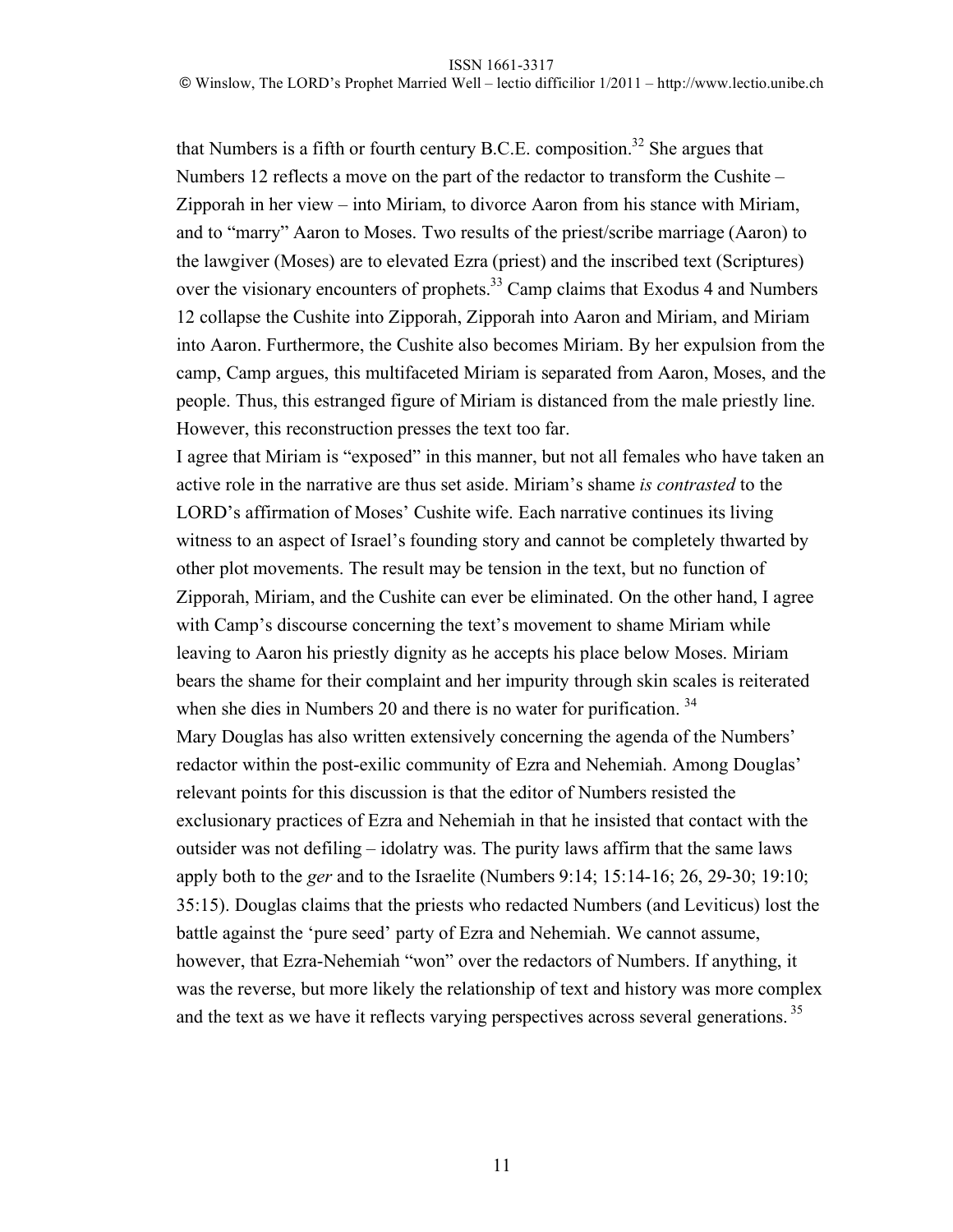# **Conclusion**

For Second Temple Jews, this text reflects a polemic against those who attacked mixed marriages on "ethnic" grounds. The book of Ezra constructed an identity for returned exiles in the land of Yehud by defining a Jew as one who had experienced exile. The narrative there claims that indigenous wives were strange and foreign, to be likened to the expelled Canaanites during the time of Joshua. This is an example of textual (if not social/political) ethnicity construction. 36 According to Numbers12, however, the "foreign" woman who enters Israel through marriage is not to be expelled simply because the leadership has drawn boundaries to exclude her on the basis of her original location, language, or kinship ties. Numbers 12 provides evidence that the redactors of the Torah supported exogamy. Nonetheless, we have support in the Jewish Scriptures for only a certain kind of exogamy, that in which the wife who enters the community self-defined as "Israel" must adhere to Israel's god and their distinguishing rituals and customs (see the references to Moses' other wife Zipporah in Exodus 2, 4, and 18).<sup>37</sup> Numbers 25 and 31 demonstrate that those women who serve as conduits for Israel's submission to other gods threaten Israel's survival and must be avoided. The LORD will attack and utterly destroy even his own people for such apostasy.

 $\overline{1}$  This study is an adaptation and revision of material found in my book *Early Jewish and Christian Memories of Moses' Wives: Exogamist Marriage and Ethnic Identity* (Lewiston, NY: Edwin Mellen Press, 2005).

<sup>&</sup>lt;sup>2</sup> Marriage stories and laws appear often enough in each section of the Bible – and with enough variation – to signify the redactors' interest in and conflict over this issue. Exodus 34 and Deuteronomy 7 repeat prohibitions against marrying women of the seven nations; Deuteronomy 23 prohibits Ammon and Moab from "entering the congregation of the LORD" for ten generations. Deuteronomy also legislates the procedures by which foreign captive women might be married (21:10-14). Exogamy is condemned in connection with Solomon (1 Kings 11, Nehemiah 13). In the Former Prophets, Rahab and her family were absorbed into Israel (without a marriage narrative). David, Solomon, and Ahab marry foreign wives (only the latter two are censured for this). In the Writings, the Moabite Ruth marries into a Judahite family and Esther marries a Persian king. Canonical texts such as Ezra, Nehemiah, and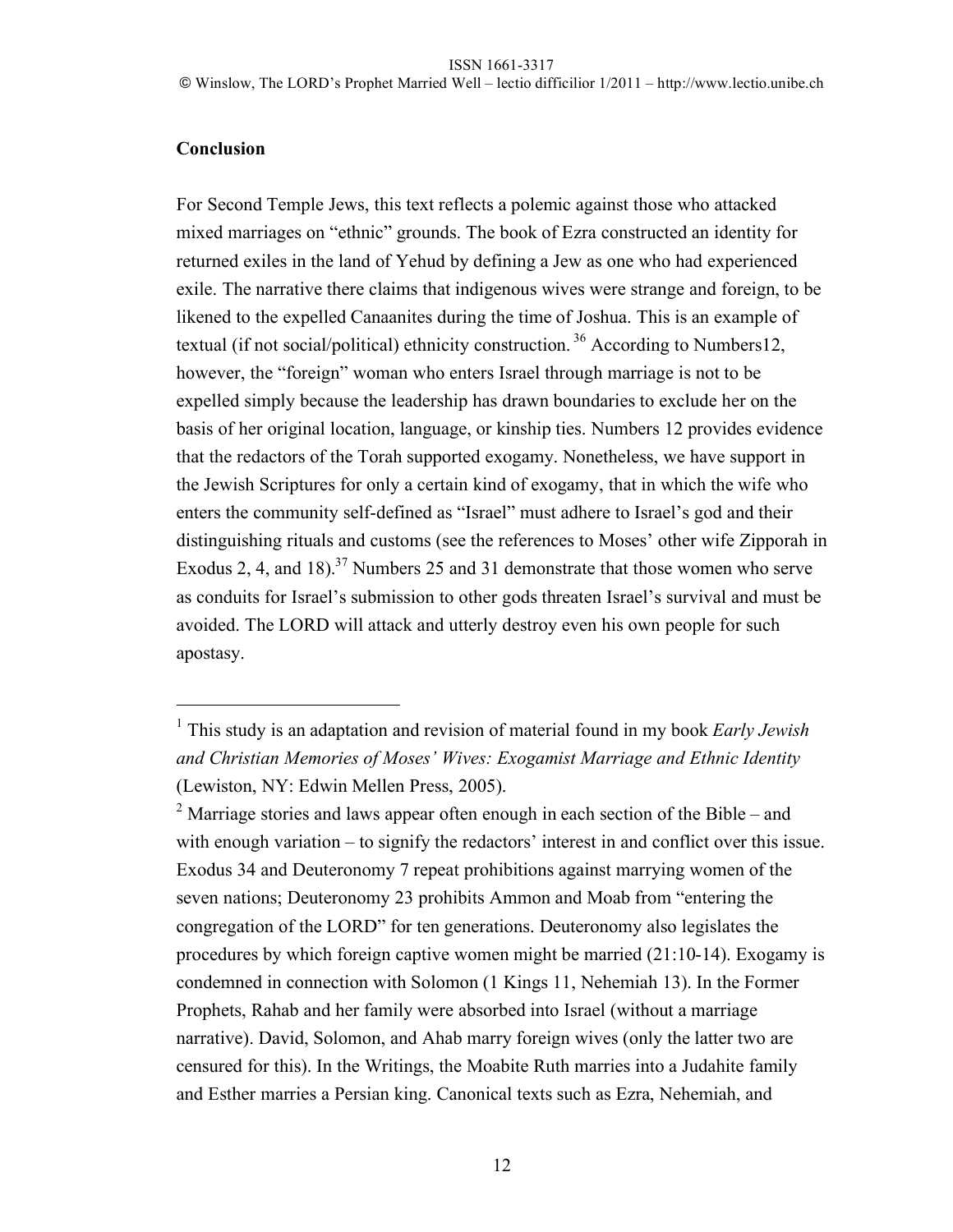Malachi*,* indicate the early Second Temple controversy over marriage and intermarriage.

 $\overline{a}$ 

3 Jeremiah 24:1; 29.2-6; 41:5-10; 44:17-21; Lamentations 5:4-13, 21; Zechariah 7:1; Psalms 44, and 74; Ezekiel 8:14; 9.9; 11:15; 33:2; and 33:24 testify to the conflict concerning and among the *golah* (exiled) Jews and those who were left to inhabit the land by the Babylonians (or their descendents). Isaiah 65:3-5 is postexilic but provides evidence of mystery religions beginning in exile, which cause controversy among the returning Jews.

<sup>4</sup> Ezra 9-10, Nehemiah 13:23-31, and Malachi 1-2 depict this conflict among the returned Jews. Subsequent Jewish literature such as *Jubilees*, 4QMMT, and rabbinic texts confirm that disputes over proper marriage partners, which were associated with different understandings of Israel, continued into the Hellenistic and Roman periods. For the author of *Jubilees*, intermarriage resulted in defilement, impurity, and must be absolutely banned. A man who gave his daughter to a Gentile was to be executed (*Jub*. 30.11-16). Cana Werman notes that the composers of *Jubilees*, the Temple Scroll, "The Eighteen Measures," and the Forbidden Targum in the Mishnah (m. *Megillah* 4.9) concur in their blanket prohibition of intermarriage, dissenting from the mitigated view of the Sages in this regard. The latter banned marriage with anyone who had not abandoned idolatry (*Midrash Tannaim* Deut 21:13, *Sifre* Deut 213-14), while other Jewish writers whom Werman cites placed no impediment on intermarriage ("*Jubilees* 30: Building a Paradigm for the Ban on Intermarriage," *HTR* 90:1 [1997], 1-22). 5 See Numbers 11:12.

6 Exodus 19:3; Leviticus and Numbers *passim*; Deuteronomy 5.

 $<sup>7</sup>$  Numbers 12:6-8 establishes Moses as the prophet most intimate with the LORD. The</sup> Torah division of *Tanak* concludes by saying: "Never since has there arisen a prophet in Israel like Moses, whom the LORD knew face to face. He was unequaled for all the signs and wonders that the LORD sent him to perform in the land of Egypt, against Pharaoh and all his servants and his entire land, and for all the terrifying displays of power that Moses performed in the sight of all Israel" (Deuteronomy 34.10-12 NRSV).

<sup>8</sup> Through Moses, the LORD directs Israel to settle in Canaan, where they would encounter other women and other gods (Deuteronomy 7:2-3; Exodus 34:11-15), and restricts Ammonites and Moabites from entering the assembly of the LORD (Deuteronomy 23.3).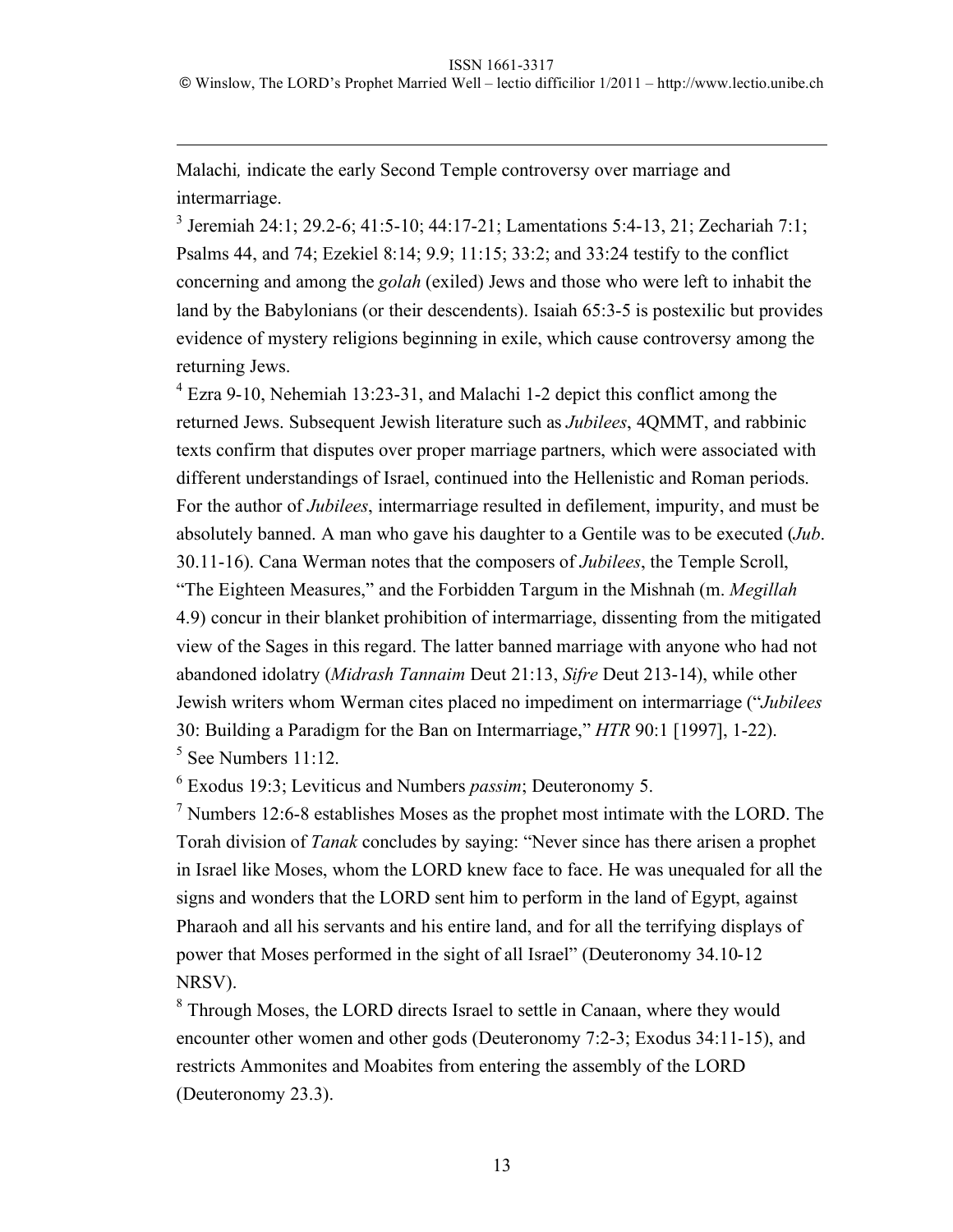.<br>9 Karen Winslow, *Early Jewish and Christian Memories of Moses' Wives: Exogamist Marriage and Ethnic Identity* (Lewiston, NY: Edwin Mellen Press, 2005, 1-89); *Ibid.* "Ethnicity, Exogamy, and Zipporah,**"** in *Women in Judaism: A Multidisciplinary Journal*, Summer, 2006, Vol. 4:1. See also Ilana Pardes, "Zipporah and the Struggle for Deliverance," in *Countertraditions in the Bible: A Feminist Approach* (Cambridge: Harvard University Press, 1992, 79-97); Naomi Kolton-Fromm, "Zipporah's Complaint: Moses is not Conscientious in the Deed! Exegetical Traditions of Moses' Celibacy," in *The Ways that Never Parted*: *Jews and Christians in Late Antiquity and the Early Middle Ages* (Tübingen: Mohr Siebeck, 2003).

<sup>10</sup> *The JPS Torah Commentary: Numbers* (Philadelphia: JPS, 1990), 94. See also George B. Gray, *A Critical and Exegetical Commentary on Numbers* (Edinburgh: T & T Clark, 1903, 1965), 121-2; and Baruch Levine, *Numbers 1-20: A New Translation with Introduction and Commentary*, 328; and Martin Noth, *History of Pentateuchal Traditions* (Englewood Cliffs, 1972), 127, and *Numbers*: *A Commentary* (Philadelphia, 1968), 93-98.

<sup>11</sup>Another example of such narrator control is found at Genesis 22:1 where the narrator of the *Akedah* tradition assured the reader – from the outset – that the LORD's demand for Abraham to sacrifice his son was a test. Initial information provided by the narrator to the reader controls the significance of the unfolding plot.

12 Gray, *Commentary on Numbers*, xxi.

13 Gray's commentary (*A Critical and Exegetical Commentary on Numbers*) provides the traditional source analysis of this section – chapters 10:29-12:16. It is JE, with the main evidence pointing to J. He describes the present narrative of Numbers 11 about the lust for flesh as "encumbered" with "foreign matter," i.e., the selection of elders and their prophesying (101). Gray believes that Numbers 11:11-17 "falls excellently into place after Exodus 33:1-3 where Yahweh bids Moses lead the people to Canaan, but refuses Himself to go with them. They appear to have been transferred here by the editor who united the stories of the quails and the elders" (107). JE continues through Numbers 12:16 with further endorsement of Moses' unique prophetic status (52). History of tradition analyses generate my questions about the significance of the redactor's the final product.

 $14$  Miriam is called a prophet in Exodus 15:20 and Aaron is repeatedly depicted as the high priest throughout Exodus – Deuteronomy.

 $15$  Numbers 11:35a.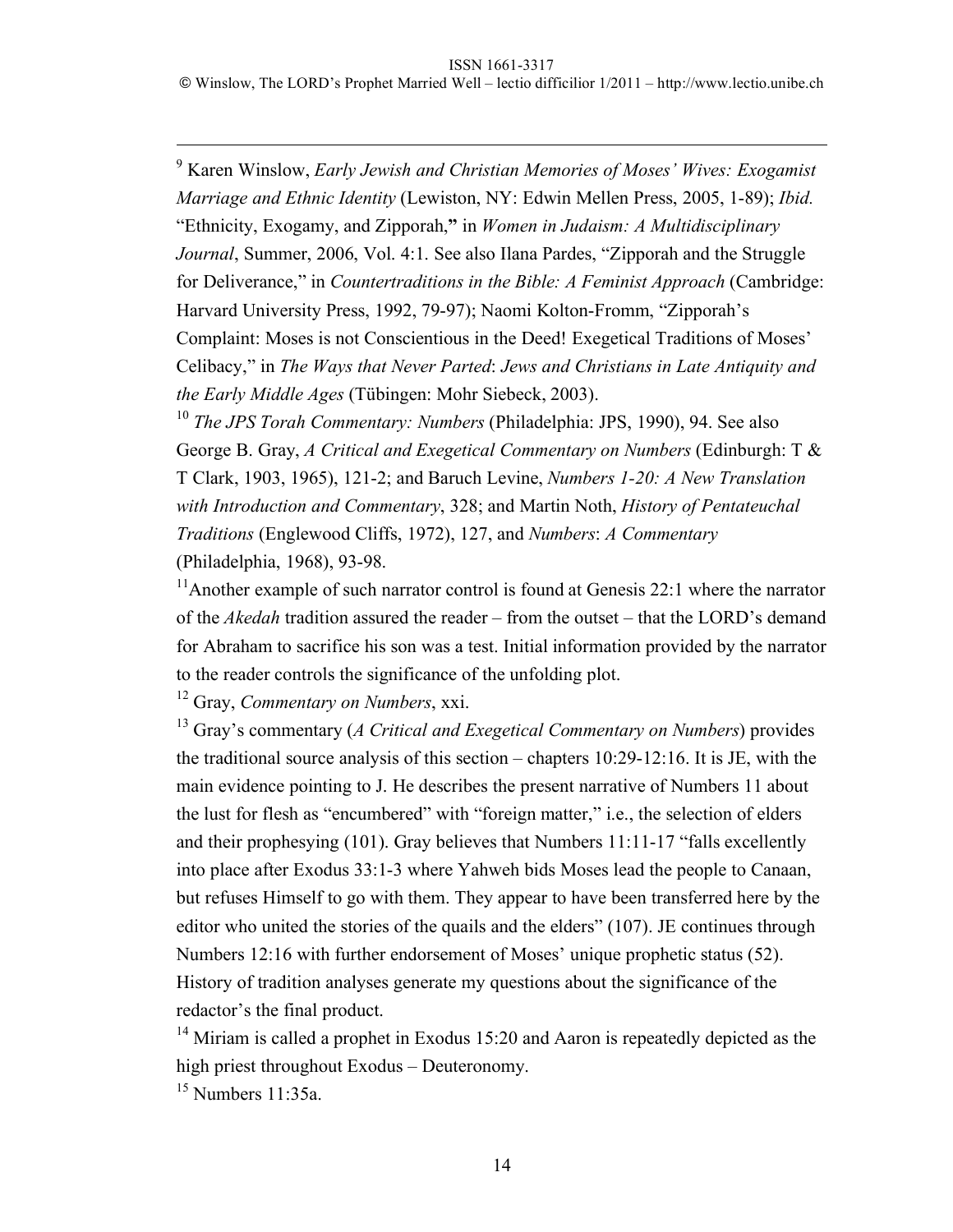$16$  The Hebrew text literally says, "If your prophet will be the LORD."  $17$  Noth interprets v 2 as implying that the LORD unjustly speaks only to Moses, as in "why does he not – or should he not – speak through us as well?" (*Numbers*, 95-97). Miriam is called a prophet and *Aaron's* (not Moses') sister in Exodus 15:20.

 $18$  Philo of Alexandria (Egypt) wrote that Moses, once he became a prophet, abandoned sexual intercourse (*De vita Moses* 2, 14 [68]). This may be an innovation on his part (it is consistent with his views on sexuality and prophecy). On the other hand, he may have known of this tradition through sources that lie behind the Jewish traditions that tie this post-biblical tradition to Numbers 12. Philo does not name Zipporah or refer to any wife – only that Moses purified his body "from all connection with women." Other Jewish interpretations transmit the tradition that Moses separated from his wife. *Sifre to Numbers* identifies the Cushite wife as Zipporah*, Tg. Onq.* claims that she was exceptionally beautiful, and *Tg. Ps-J.* pictures her as bereft of sexual relations, as a result of Moses' prophetic status. In *Tg. Onq.,* the distanced wife is beautiful, but she is not identified as Zipporah. In *Tg. Ps-J.*, the distanced wife is the queen of Cush, a marriage tradition that Josephus transmits in *Ant.* 2.10.1. In *Tg. Neof.*, the Cushite wife is Zipporah, and she is exceptionally beautiful, but Moses does not separate from her. See Winslow, *Moses' Wives*, 169-196, 266-297.

<sup>19</sup> *God's Phallus: And Other Problems for Men and Monotheism* (Boston: Beacon, 1994), 265-7. Schwartz writes that Moses" humility as expressed in v. 3 puts Moses in the position of the LORD's wife – "Moses is the humblest of all men because he submits completely to God." His intimacy with God competes with intimacy with his Cushite wife and this is the connection between v.1 and the rest of the passage. The early rabbis also believed Miriam and Aaron were protesting on his wife's behalf. They did not go quite as far as Prof. Schwartz, however, to suggest that Moses was feminized into God's wife.

 $20^{\circ}$  Compare Leviticus 13-14 on the rituals for the persons and houses with suspected skin diseases. Leviticus 14:1-8 describes the cleansed "leper" who comes in from outside the camp, but must live outside his/her tent for seven days. Deuteronomy 25:9 refers to the curse of spitting in the face of the one who refuse to marry his brother's widow.

<sup>21</sup> Cf. Exodus 15:1, Judges 5:1, and Esther 9:29 where singular verbs are used with plural subjects that include a single significant producer of a song or festival (Moses, Deborah, Esther respectively).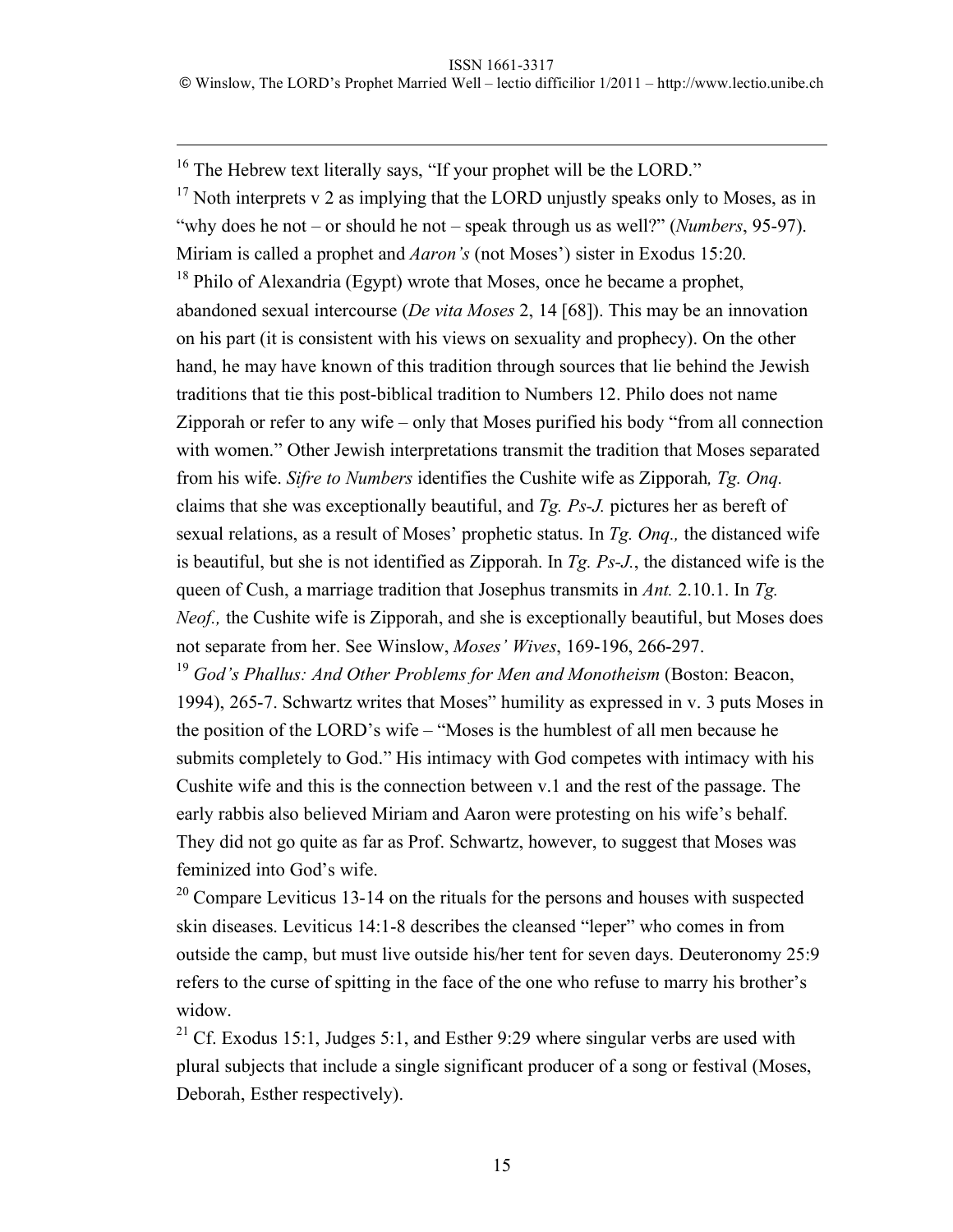<sup>22</sup> See for example, Numbers 20:12, where the LORD's speech to Moses is also somewhat hostile.

 $23$  The statement: "Does not the LORD speak also with/through us?" implies that they believed the LORD did speak with/through them. We know the tradition that Miriam was a prophet from Exodus 15:20. The response of the LORD to their complaint suggests that he agreed that he spoke to prophets (them?) in visions and dreams, but not mouth to mouth, in full view, as he did with Moses. If one followed Noth's view that their complaint was that the LORD spoke only through Moses, that Moses was God's only prophet, then this in itself is the privileging of Moses over them – the subject of their complaint. Their "Does not the LORD speak also with/through us?" can be the mark of an interrogative rhetorical question that expects a negative answer as in Genesis 4:9, 18:17, Numbers 11:23, Deuteronomy 4:33 etc. However, the point of the passage is to make a distinction from the normal sort of prophet through whom the LORD speaks and Moses. So it seems more likely that Miriam and Aaron were claiming that the LORD also spoke through them, rather than demanding that he do so.  $24$  As noted above, Milgrom says that "the true reason for Miriam and Aaron's

complaint; the previous one [the Cushite wife] was only a pretext. What they were really after was a share in Moses' leadership" (see note 9, 94).

 $^{25}$  Whether this Cushite was Zipporah divides the early interpreters of this passage. Many grappled at length with this brief mention of Moses' Cushite wife, some of them developing elaborate accounts of Moses' mission and romance in Ethiopia (Artapanus and Josephus), and others insisting that the Cushite was Zipporah (e.g. *Sifre to Numbers*). The Greek version does not indicate that the Cushite wife is the Zipporah of Exodus as Demetrius, Ezekiel, and the authors of *Sifre to Numbers, Targum Neofiti,*  and the Fragmentary Targums would have it.

<sup>26</sup> *A Critical and Exegetical Commentary on Numbers,* 121-2.

<sup>27</sup> *God's Phallus,* 266. In my view, however, a redactor may have reasons for doing so. <sup>28</sup> *Numbers: A Commentary*, 94.

 $29$  For further expansion of this perspective, see Karen Winslow, "Mixed Marriage in Torah Narratives," and idem "Moses' Cushite Marriage: Torah, Artapanus, and Josephus," in *Mixed Marriages Intermarriage and Group Identity in the Second Temple Period,* ed. by Christian Frevel: *Series:* Library of Hebrew Bible/Old Testament Studies, Volume*:* 547 (New York: T & T Clark International), chapters 7 and 14 respectively, forthcoming, 2011.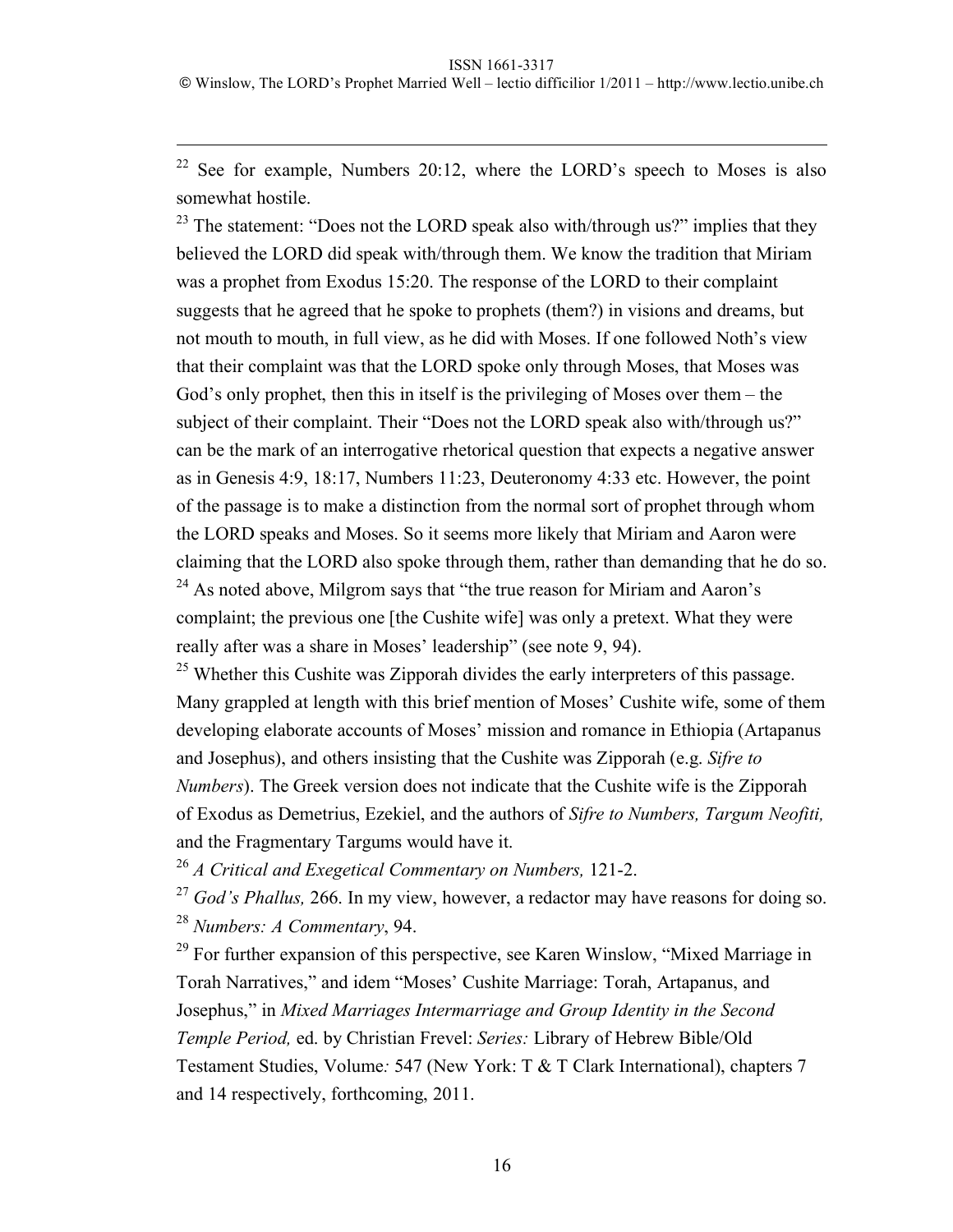$30$  The text of Ezra says that Ezra and Shecaniah want these wives and their children *expelled* (Ezra 10:3). If divorced, they would remain members of the community and free to remarry other Jewish men.

<sup>31</sup> Irmtraud Fischer, "The Authority of Miriam: A Feminist Rereading of Numbers 12 Prompted by Jewish Interpretation," in *A Feminist Companion to Exodus-*

*Deuteronomy*; Second Series, ed. by Athalya Brenner (Sheffield: Sheffield Academic Press, 2000), 159-173, n. 136.

<sup>32</sup>Claudia Camp, *Wise, Strange, and Holy: The Strange Woman and the Making of the Bible* (Sheffield: Sheffield Academic Press, 2000).

<sup>33</sup> *Ibid.,* 227-278, especially 276.

34 See also Rita Burns, *Has the Lord Indeed Spoken Only Through Moses? A Study of the Biblical Portrait of Miriam* (Atlanta: Scholars Press, 1987); Phyllis Trible, "Bringing Miriam Out of the Shadows," *BR* 5, no. 1 (Feb. 1989), 13-34; and Naomi

Graetz, "Miriam: Guilty or Not?" *Judaism* 40 (Spring 1991), 184-192.

35 See *In the Wilderness: The Doctrine of Defilement in the Book of Numbers*  JSOTSup, 158 (Sheffield: Sheffield Academic Press, 1993, *passim*, esp. 40-41; 157- 161). For a critique of her work, see Camp (*Wise, Strange*, 216-9).

<sup>36</sup> The literature on the formation of ethnicity includes the classic by Anthony Smith: *The Ethnic Origins of Nations* (Oxford: Blackwell, 1986). Smith theorizes that ethnic groups are built upon shared memories of a common history that separates them from others especially in times of crisis (14) and upon the recognition of the importance of narrative in the social construction of reality. Thus, religious literature both creates and sustains a social world view essential for a group's self understanding – their "national and ethnic self consciousness" (15). Theodore Mullen, in *Ethnic Myths and Pentateuchal Foundations*, Semeia Studies (Atlanta: Scholars Press, 1997) argues that the formation of the Pentateuch is directly related to the construction of a "distinctive Judahite ethnic identity that was recreated during the Second Temple period [...] traditions were re-applied to the community of the restoration in an effort to forge an enduring identity" (12). For further exploration of Israel's ethnicity construction in texts and history, see Mark Brett, "Politics of Identity: Reading Genesis in the Persian Period," in *Australian Biblical Review* (47, 1999): 1-15; Kenton Sparks, *Ethnicity and Identity in Ancient Israel: Prolegomena to the Study of Ethnic Sentiments and Their Expression in the Hebrew Bible* (Winona Lake: Eisenbrauns, 1998), esp. 1-16; E. T. Mullen, *Narrative History and Ethnic Boundaries: The Deuteronomistic Historian and*